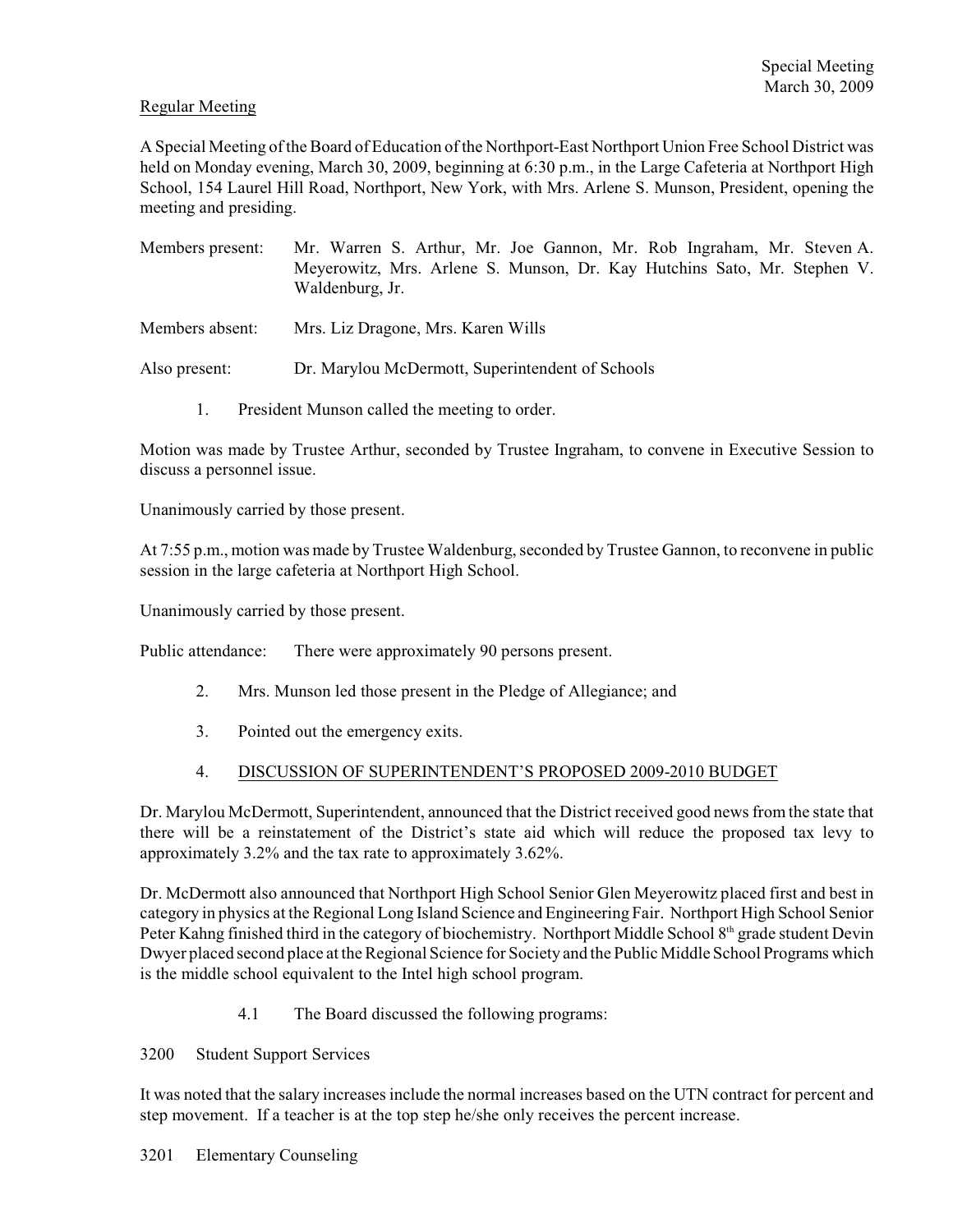### 3202 Secondary Counseling

The Assistant Superintendent for Human Resources stated that there is an increased number of days before and after the school calendar which resulted in added compensation at the middle school level.

| 3203 | <b>Psychological Services</b> |
|------|-------------------------------|
| 3204 | Social Work Services          |

3205 Health Services

It was noted that the District is aware of four preschool age children with medical conditions that warrant assignment of a one to one nurse which resulted in the increase of four nurses.

3206 Medical Services 3207 Attendance/Census

It was noted that the attendance teacher must is required to work an additional ten days in the summer to facilitate state education required reports regarding student attendance and student aid.

#### 3208 Home Instruction

It was noted that the travel reimbursement increase was largely due to the increase in the price of gasoline.

3209 Student Assistance Program

It was noted that many teachers apply for grants through Suffolk Edge, Toyota, Future Corp, Starbuck's, Macy's and the District is notified of these grants through the internet and listserv.

- 3210 Speech Therapy
- 3211 Safe Schools
- 3300 Pupil Services Management

It was noted that the District is required by regulation to conduct assessments and special education reviews and the increase will be to support the re-standardization of the tests and the purchase of assessments.

- 6000 Employee Benefits
- 7000 Legislative

Trustee Meyerowitz stated that he would like to look into cutting back on membership to school board associations.

# 7100 Central Administration

The Assistant Superintendent for Business stated that BOCES has been very good with trying to keep cost increases down. Increases were due to the EAP program and data processing for the increased modules used through Finance Manager.

#### 7200 Human Resources

A Board member requested information regarding the aggregate salaries of the retiring teachers and the savings in replacing those teachers.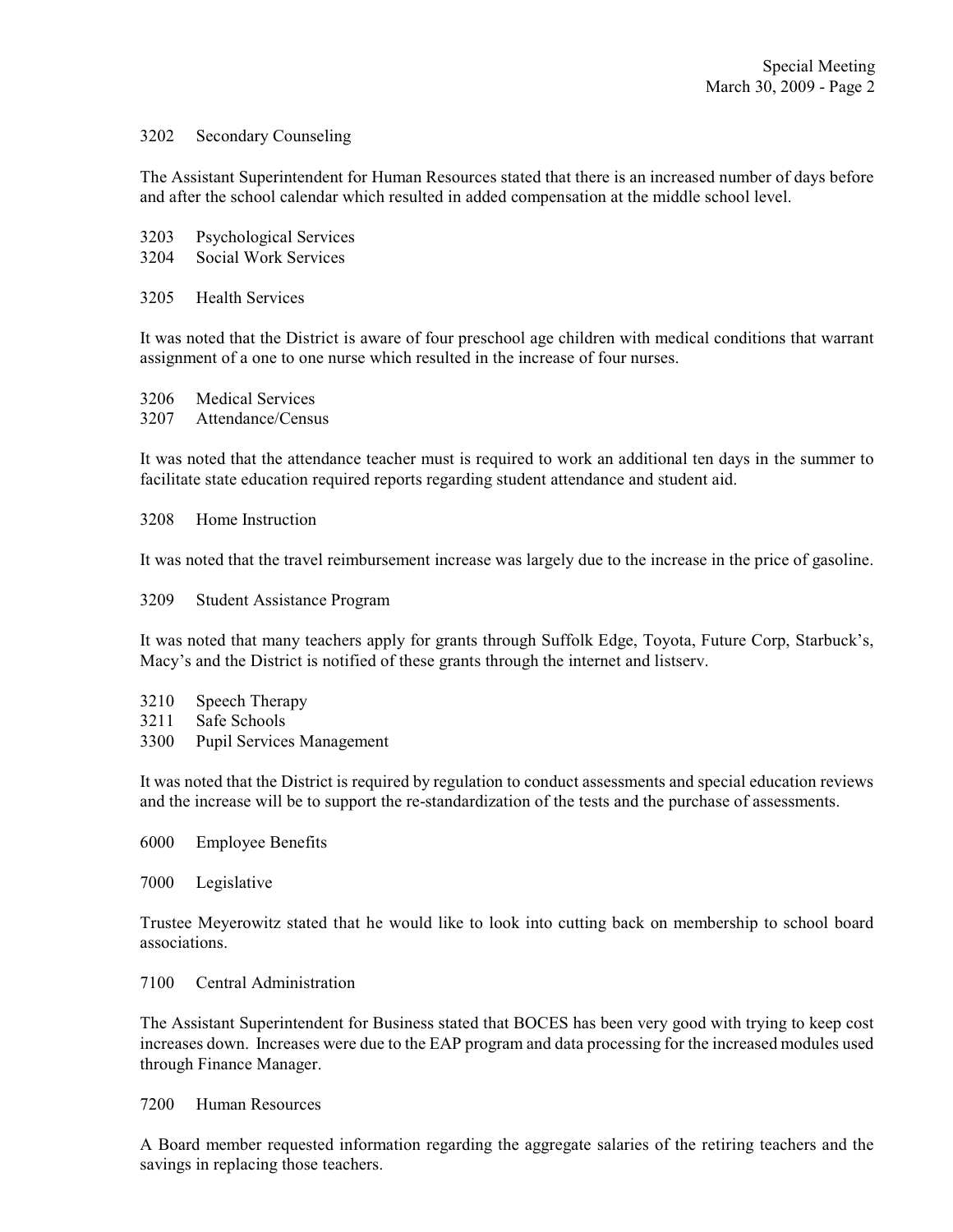- Business Administration
- Accounting
- Management Information Center
- Data Processing
- Word Processing
- Central Duplicating

The Superintendent stated that the goal for the 2009-2010 school year is to become as paperless as possible and enhance the District's bandwidth through the reallocation of funds.

- Purchasing
- Insurance
- Operations & Maintenance
- Custodial Services
- Grounds Care
- Maintenance of Plant

It was noted that the District is now utilizing more inside staff in place of contract services.

Utilities

Security Services

It was noted that the security system was upgraded with additional cameras and new systems in the elementary schools and middle schools.

- Vandalism Repair
- Telephone Communications

It was noted that the increase was due to the use of ConnectEd.

- Mailroom
- Warehouse
- Transportation
- BOCES Administration
- Administrative Charge
- Debt Service

It was noted that the reduction from the expiring bond will show in the 2010-2011 budget.

Interfund Transfers

A Board member proposed including the \$500,00 transfer to the capital fund with the option that it could be reversed for a possible budget reduction.

Total General Fund Appropriation

There was a brief discussion regarding the 4% fund balance limit.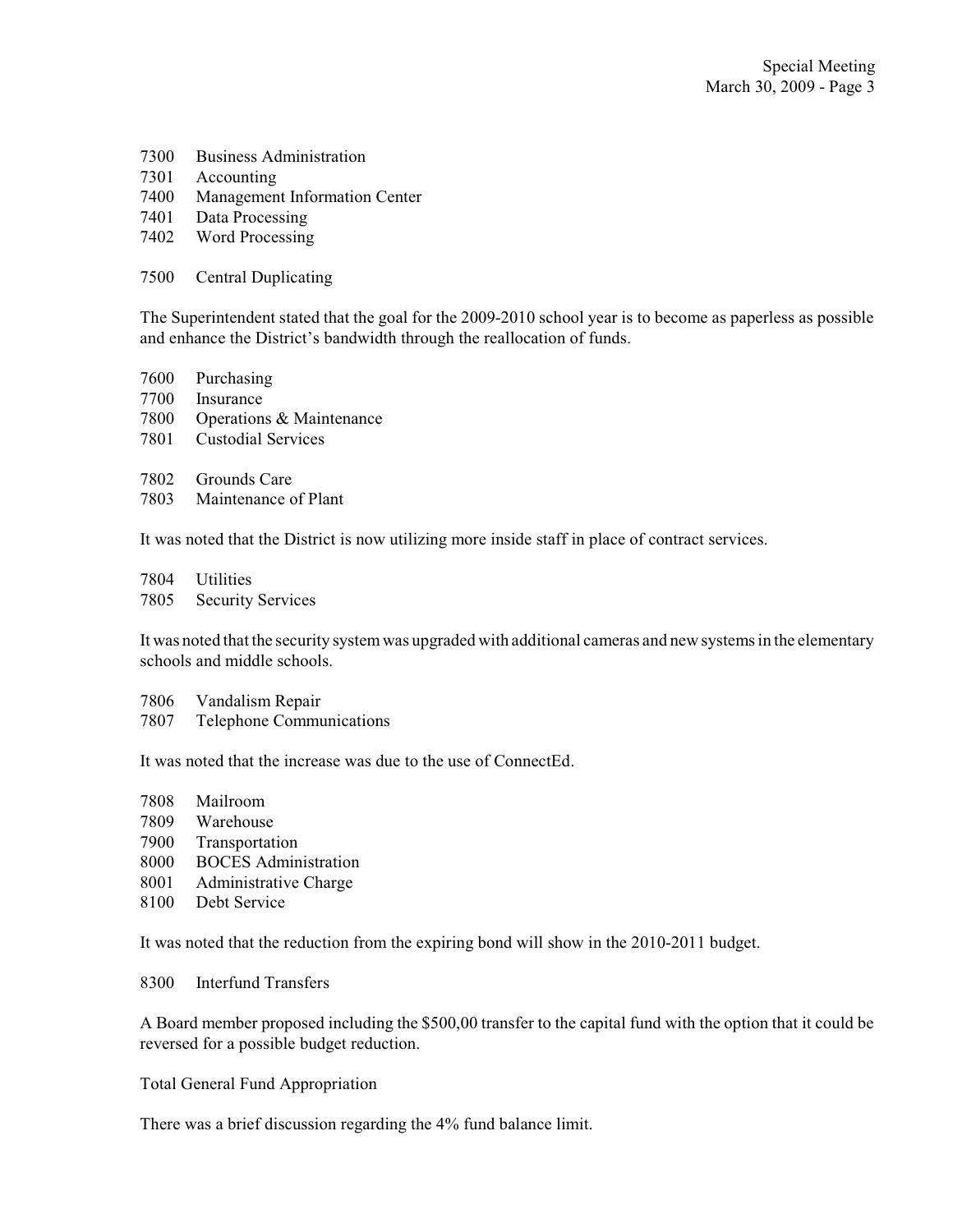# 4.2 Communications received regarding 2009-2010 proposed budget:

4.2.1 Email from Mr. Albert J. Prisco to Members of the Board, received March 10, 2009, re: consolidation of school board and teachers union contracts. Mr. Prisco was not present to address his letter. The President of the Board stated that all Board members receive copies of the communications.

4.2.2 Email from Ms. Mary Jo Bartlett to Members of the Board, received March 10, 2009, re: 0% budget increase. Ms. Bartlett was not present to address her letter.

4.2.3 Letter from Ms. Suzanne Strakhov of YMCA The Place to Members of the Board, received March 23, 2009, re: proposed budget cuts.

Ms. Strakhov addressed the Board with Marianne Siemer, Executive Direction of the YMCA Family Services Branch. Ms. Strakhov and Ms. Siemer spoke about the services the The Place offers to students and families of the community. Ms. Strakhov provides individual and family counseling for students at risk and their families and special needs students. Ms. Strakhov stated that a large number of her clients are referred through the court system. Ms. Strakhov and Ms. Siemer requested that the Board restore the funding for the program.

### 5. SUPERINTENDENT'S REPORT, GENERAL - FOR BOARD ACTION

Motion was made by Trustee Meyerowitz, seconded by Trustee Sato, to approve all items under 5. and 6. including supplemental 5.1.2 (Schedule A), and 5.4.

5.1 Personnel Schedules, each dated March 30, 2009, and each attached and made part of the official minutes:

> 5.1.1 Schedule J - Committee on Special Education 5.1.2 Schedule A - Certified Staff

5.2 Approving the following resolution:

"RESOLVED that the Board of Education hereby appoints the firm of Guercio & Guercio, LLP as special investigative counsel and report the results of same to the Board of Education; and

BE IT FURTHER RESOLVED, that the Board authorizes payment to the firm of Guercio & Guercio, LLP for said special investigative counsel services at an hourly rate not to exceed that paid to the District's current law firm of Ingerman Smith, namely \$180.00 per hour; and

BE IT FURTHER RESOLVED, that this resolution shall take effect immediately and be retroactive to March 6, 2009."

- 5.3 Receiving for a second reading and adopting the following policy:
	- 5.3.1 #8110.0, *"Hazardous Waste and Handling of Toxic Substances"*
- 5.4 Approving the following resolution:

"BE IT RESOLVED, that in accordance with Board Policy and State Regulation, the Board of Education approve the appointment of Dr. James Monk to serve as Impartial Hearing Officer for the purpose of conducting an impartial hearing in accord with Policy 4321, Program for Students with Disabilities Under IDEA<sup>"</sup>